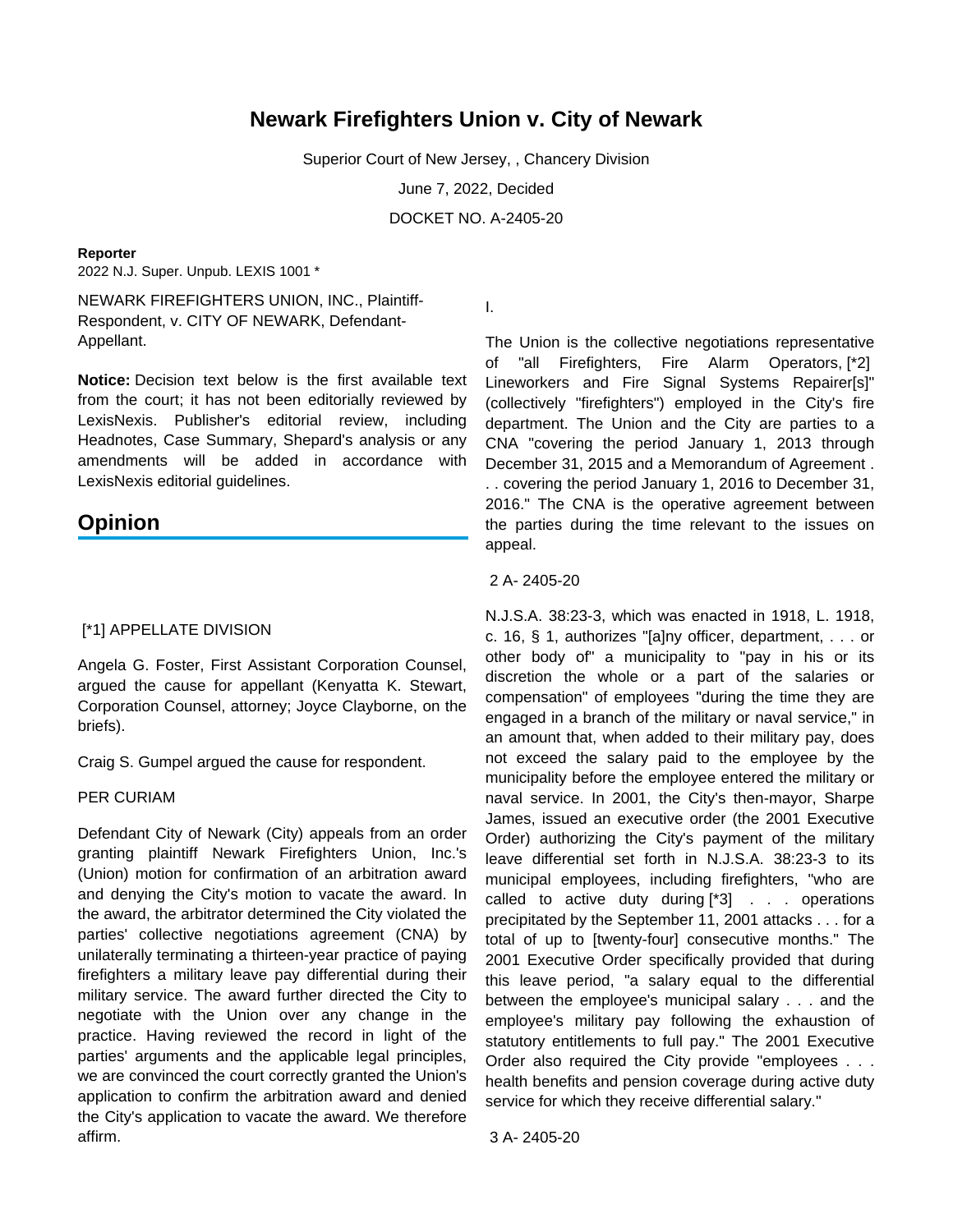Almost fourteen years later, in 2015, the City's Mayor Ras J. Baraka issued an executive order (the 2015 Executive Order) rescinding the 2001 Executive Order and providing "[t]he City shall continue to comport with all applicable federal and state statutory parameters that govern paid military leave as further specified under the City of Newark's Personnel & Procedures Policy, to wit: 'PDP-24.'" The 2015 rescission of the 2001 Executive Order took place without any negotiations or agreement with the Union.

The Union filed a grievance challenging the City's rescission of the military leave differential. [\*4] More particularly, the Union's grievance claimed the City violated the CNA by denying certain named firefighters military differential pay, and the continuation of their health benefits and pension contributions, while on military leave. The grievance requested the City "make whole and pay any and all affected [Union] members in all respects inclusive of interest."

When the parties were unable to resolve the grievance, the Union submitted it to arbitration pursuant to the CNA, which provides "[t]he arbitrator shall have the authority to hear and determine the grievance, and his/her decision shall be final and binding on all parties. The arbitrator shall have no right to vary or modify the terms and conditions of the [a]greement." The New **Jersey** 

# 4 A- 2405-20

Board of Mediation appointed an arbitrator, who framed the issue presented for resolution as follows: "Did the City violate the [CNA] when it failed to properly pay . . . for military leave? If so, what shall be the remedy?" The parties presented witnesses and evidence during a twoday hearing, and they submitted post-hearing briefs.1

In his written opinion and award, the arbitrator summarized various CNA provisions, [\*5] statutes, and the 2001 and 2015 Executive Orders. The arbitrator found that under the 2001 Executive Order, firefighters on active-duty military service "received their statutory pay along with 'differential'" pay for a period of "over [thirteen years] from 2001 through 2014," when the 2015 Executive Order rescinded the benefit. The arbitrator found the City unilaterally rescinded the benefit because the 2015 Executive Order was not preceded by "negotiations on the topic between the City and the Union."

The arbitrator also summarized the parties' positions, explaining the Union argued the 2001 Executive Order was "a term and condition of employment that could not be unilaterally terminated by the City" because the military leave differential had become "a binding past practice and custom." The Union relied on a 2016 arbitration award, which had been confirmed by a court,

1 The hearing was not recorded or transcribed.

# 5 A- 2405-20

in which it was determined the 2015 Executive Order violated the CNA and the City's past practice of paying the military leave differential established in the 2001 Executive Order by failing to pay the military leave differential to a firefighter. [\*6] The Union also relied on a Public Employment Relations Commission (PERC) hearing examiner's determination that the 2015 Executive Order violated the New Jersey Employer-Employee Relations Act (NJEERA), N.J.S.A. 34:13A-1 to -64, by unilaterally modifying police officer compensation and benefits for military leave. The Union also argued the military leave differential is a binding past practice, and by discontinuing the policy pursuant to the 2015 Executive Order, the City exceeded its managements rights under the CNA.

The arbitrator summarized the City's arguments, first noting the City claimed, "there is no contractual provision requiring payments beyond [thirty] day's paid leave for Reservists, pursuant to N.J.S.A. 38:23 -1, or [ninety] day's paid leave for National Guard members pursuant to N.J.S.A. 38A:4 -4." It argued, based on testimony elicited from its witness, Colonel John E. Langston of the United States Department of Veteran Affairs Military Liaison, that differential pay is "entirely discretionary." It also argued the Union improperly

### 6 A- 2405-20

sought to "dictate the City's right to rescind an [e]xecutive [o]rder, and thus usurp the managerial prerogative of the Mayor."

In support of its arguments, the City relied on the management rights provision in Article XXIII [\*7] of the CNA, "the general 'executive management and administrative control' rights of City government, and also the mayoral powers provision under the Faulkner Act, N.J.S.A. 40:69A-1, et seq." The City also relied on testimony from former Mayor James and the City Clerk that a mayor has "unbridled authority to issue and rescind executive orders." Relying on the testimony of former Mayor James, the City argued the military leave differential established in the 2001 Executive Order was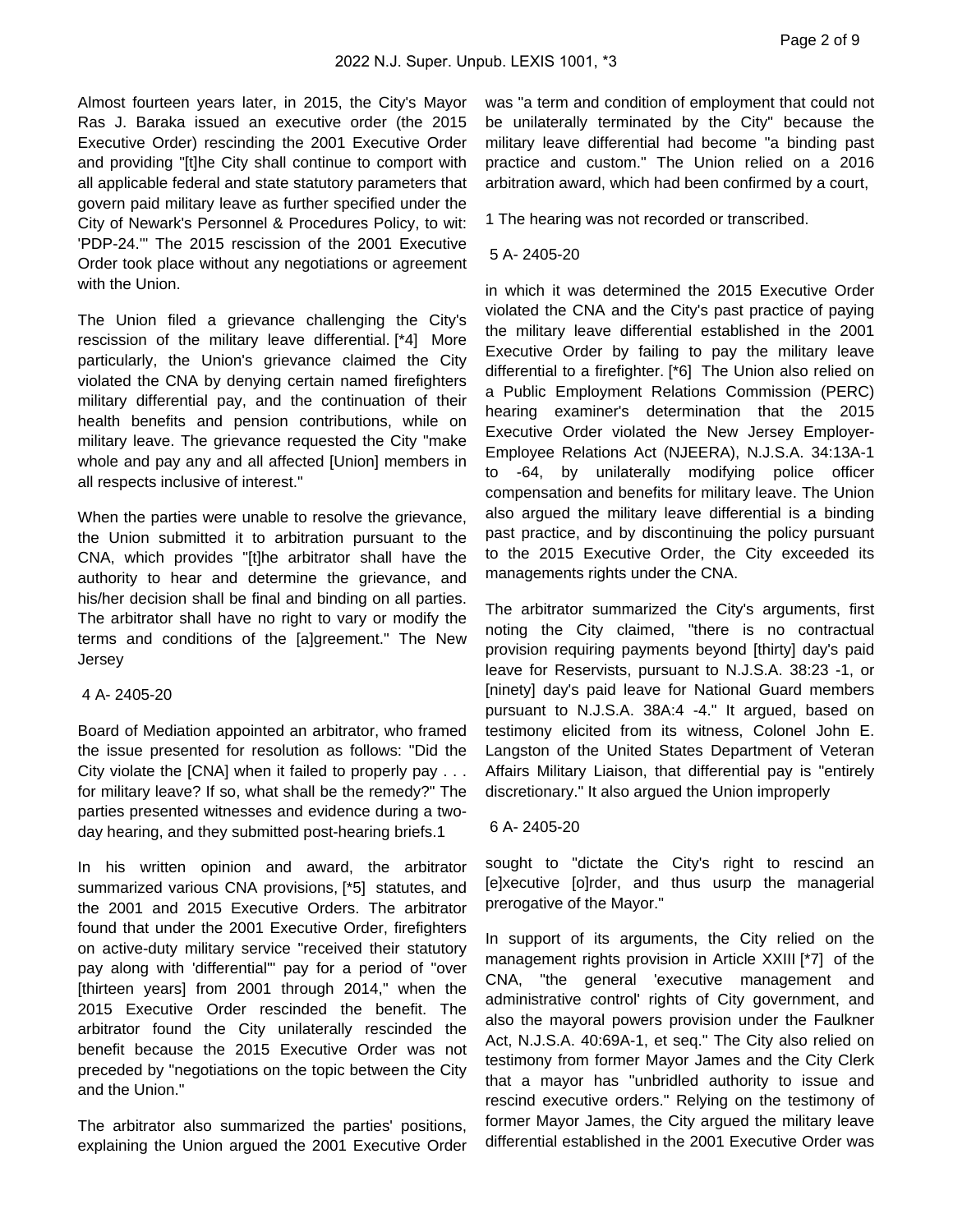not intended to bind subsequent mayors of the City.

The arbitrator found the military leave differential was established by the 2001 Executive Order and "remained intact and available for an extended period of time, until" rescinded on January 8, 2015, by the 2015 Executive Order. The arbitrator further found that "[p]aid and unpaid leaves of absences are mandatorily negotiable" under NJEERA "unless collective negotiations are preempted by statute or regulation." The arbitrator noted that in City of Newark and Fraternal Order of Police, Newark Lodge No. 12, 42 N.J.P.E.R. ¶ 91 (2015),

### 7 A- 2405-20

a PERC hearing officer determined the City violated NJEERA by unilaterally modifying military leave compensation by rescinding [\*8] the 2001 Executive Order.

The arbitrator explained the 2001 Executive Order was properly implemented as an exercise of discretion under N.J.S.A. 38:23 -3, which authorizes a municipal officer to pay a military leave differential without any time limitation. The arbitrator concluded the military leave differential constituted a term and condition of a firefighter's employment under the CNA upon the issuance of the 2001 Executive Order and, by 2015, had "also [become] a binding past practice that could not be unilaterally eliminated by the City." The arbitrator further reasoned that even assuming Mayor Baraka had the right to rescind the 2001 Executive Order, "the City was not permitted to unilaterally abolish" the military leave differential without negotiating with the Union.

The arbitrator observed his conclusion "should come as no surprise" because the identical issue was previously addressed in a prior arbitration proceeding between the parties, the arbitrator in that matter reached the identical conclusion, and the award was confirmed in the Superior Court. The arbitrator rejected the City's claim the prior case could be distinguished because Mayor James did not testify in that case, as he did [\*9] here, that he did not intend the 2001 Executive Order to bind successor mayors. The arbitrator found the testimony

# 8 A- 2405-20

"of no relevance" because it ignored "the City[,] as the public employer[,] [could] not unilaterally eliminate any negotiable terms and conditions of employment that were established by the executive order."

The Union filed a verified complaint and order to show

cause seeking confirmation of the arbitrator's award. The City filed an answer, and a verified cross-complaint and order to show cause seeking vacatur of the award. Following the submission of briefs and oral argument, the court issued a detailed decision from the bench finding "the arbitrator fully reviewed the issues and gave what was a very reasoned decision." The court noted the arbitrator did not "dispute that the executive order could be rescinded[, b]ut he found that . . . wasn't the issue in the case." The court explained the arbitrator found that although the military leave differential was established by executive order, the differential thereafter constituted a term and condition of employment requiring negotiation prior to rescission. The court found the arbitrator had "anchored [\*10] that [conclusion] in precedent" by citing "regulations and cases."

The court concluded that "[e]ven if [it] didn't agree with the arbitrator [it did] find that his position and his reasoning were reasonably debatable." Citing Barcon Associates, Inc. v. Tri-County Asphalt Corp., 86 N.J. 179, 187 (1981), the court explained it was required "to indulge with favor an arbitration award"

## 9 A- 2405-20

which is "only subject to impeachment in a clear case." Because the court found

"a very strong argument that [the] differential pay is a mandatorily negotiable

element of employment," it confirmed the award. The court entered an order

confirming the arbitration award and dismissing the City's cross-complaint

requesting vacatur of the award. This appeal followed.

The City presents the following arguments for our consideration.

POINT I.

THE ARBITRATION AWARD WAS PROCURED BY UNDUE MEANS PURSUANT [TO] N.J.S.A. 2A:24-8[(a)] AS THE ARBITRATOR EXCEEDED HIS AUTHORITY BY DISREGARDING THE EXPRESS TERMS OF THE PARTIES' AGREEMENT.

POINT II.

THE ARB[]IT[R]ATION AWARD VIOLATES

N.J.S.A. 40:69A[]-1, ET.[]SEQ., THE FAULKNER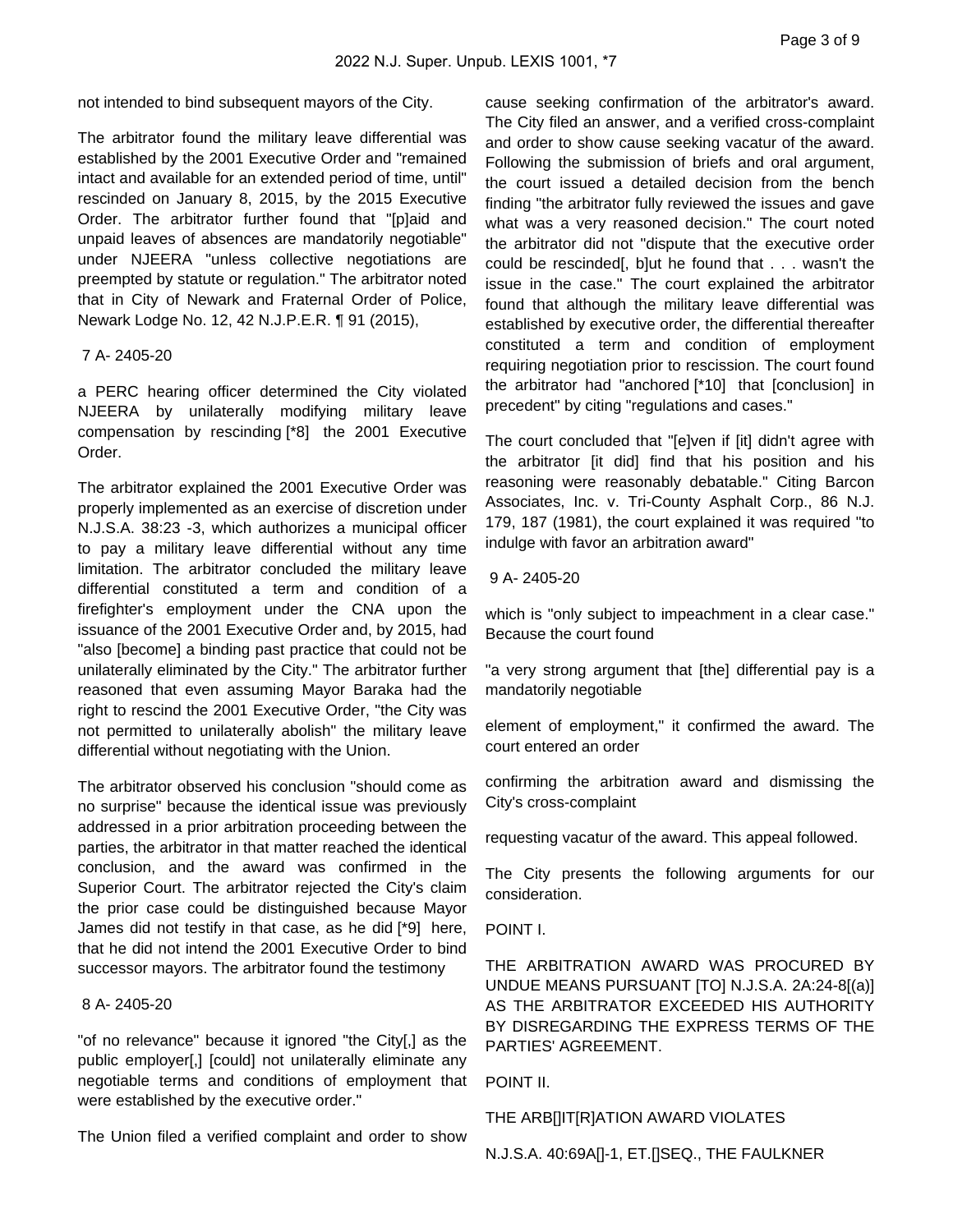### ACT, AS AN EXECUTIVE ORDER IS NOT

NEGOTIABLE NOR ARBITRABLE.

POINT III.

THE COURT IMPROPERLY CONFIRMED THE

ARBITRATION AWARD AS THE ARBITRATION

AWARD VIOLATED PUBLIC . . . POLICY[.] [\*11]

II.

10 A- 2405-20

A court's "review of an arbitration award is very limited." Bound Brook Bd. of Educ. v. Ciripompa, 228 N.J. 4, 11 (2017) (quoting Linden Bd. of Educ. v. Linden Educ. Ass'n ex rel. Mizichko, 202 N.J. 268, 276 (2010)). "An arbitrator's award is not to be cast aside lightly. It is subject to being vacated only when it has been shown that a statutory basis justifies that action." Ibid. (quoting Kearny PBA Loc. # 21 v. Town of Kearny, 81 N.J. 208, 221 (1979)). A decision to vacate or affirm an arbitration award constitutes the resolution of a legal issue that we review de novo. Minkowitz v. Israeli, 433 N.J. Super. 111, 136 (App. Div. 2013).

A court must afford an arbitrator's award "considerable deference" because "there exists a strong preference for judicial confirmation of arbitration awards." Borough of E. Rutherford v. E. Rutherford PBA Loc . 275, 213 N.J. 190, 201 (2013) (quoting Middletown Twp. PBA Loc. 124 v. Twp. of Middletown, 193 N.J. 1, 10 (2007)). Under a court's "extremely deferential review" of an arbitration award rendered pursuant to a collective negotiations agreement, the "award will be confirmed 'so long as the award is reasonably debatable.'" Policemen's Benevolent Ass'n, Loc. No. 11 v. City of Trenton, 205 N.J. 422, 428-29 (2011) (quoting Linden Bd. of Educ., 202 N.J. at 276). An arbitrator's interpretation of a collective negotiations agreement is reasonably

# 11 A- 2405-20

debatable, if it is "'justifiable' or 'fully supportable in the record.'" Id. at 431 (quoting Kearny PBA Loc. # 21, 81 N.J. at 223-24). "[I]f two or more interpretations of a labor agreement could be plausibly argued, the outcome is at least reasonably debatable." Borough of Carteret v. Firefighters Mut. Benevolent Ass'n, Loc. 67, 247 N.J. 202, 212 (2021).

"Under the 'reasonably debatable' standard, a court reviewing [a public-sector] [\*12] arbitration award 'may not substitute its own judgment for that of the arbitrator, regardless of the court's view of the correctness of the arbitrator's position.'" E. Rutherford PBA Loc. 275, 213 N.J. at 201-02 (alteration in original) (quoting Middletown Twp., 193 N.J. at 11). "Courts are not to 'second-guess' an arbitrator's interpretation[.]" Id. at 202 (quoting State v. Int'l Fed'n of Pro. & Tech. Eng'rs, Loc. 195, 169 N.J. 505, 514 (2001)). "Thus, if the arbitrator's contractual interpretation is 'reasonably debatable,' [this court] must defer to that interpretation." Int'l Fed'n of Pro. & Tech. Eng'rs, Loc. 195, 169 N.J. at 514. This is because, "where a collective bargaining agreement provides for binding arbitration, 'it is the arbitrator's construction that is bargained for,' and not a court's construction." City of Trenton, 205 N.J. at 429 (quoting Linden Bd. of Educ., 202 N.J. at 276).

12 A- 2405-20

The New Jersey Arbitration Act provides four bases supporting vacatur of

an arbitration award:

a. Where the award was procured by corruption, fraud or undue means;

b. Where there was either evident partiality or corruption in the arbitrators, or any thereof;

c. Where the arbitrators were guilty of misconduct in refusing to postpone the hearing . . . or in refusing to hear evidence . . . or of any other misbehaviors prejudicial to the rights of any party;

d. Where the arbitrators exceeded or so imperfectly executed their powers that a mutual, final [\*13] and definite award upon the subject matter submitted was not made.

[N.J.S.A. 2A:24-8.]

In addition to the statutory criteria, "a court, 'may vacate an award if it is

contrary to existing law or public policy.'" E. Rutherford PBA Loc. 275, 213

N.J. at 202 (quoting Middletown Twp., 193 N.J. at 11).

The City argues the court should have vacated the arbitration award

because it was procured through undue means,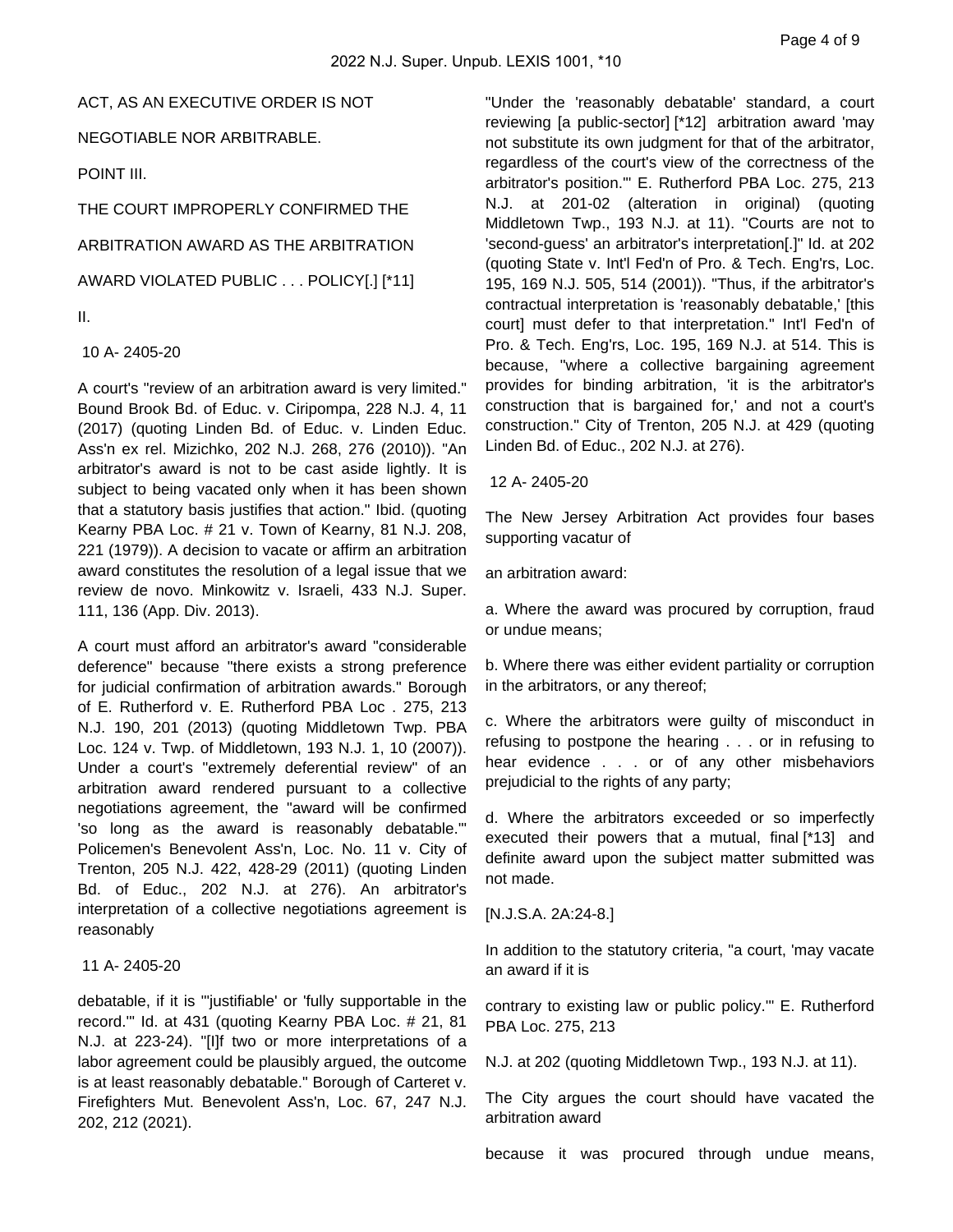N.J.S.A. 2A:24 -8(a), the

arbitrator exceeded his authority, N.J.S.A. 2A:24-8(d), and the award violates

public policy. We consider the arguments in turn.

A.

## 13 A- 2405-20

The City claims the arbitration award was obtained through undue means, see N.J.S.A. 2A:24-8(a), and exceeded the arbitrator's authority, see N.J.S.A. 2A:24- 8(d), because the arbitrator disregarded the terms of the CNA and effectively amended the CNA by finding the past practice of paying the military leave differential constituted a legally binding contractual obligation. The City relies on Article IV of the CNA, which provides in part that "[t]he arbitrator shall have no right to vary or modify the terms and conditions of the [a]greement," and the City argues its obligations concerning military leave are limited in Article XXIX, which provides that "[e]mployees shall be granted military leave pursuant to N.J.S.A. 38:23-1 et. seq. and N.J.S.A. 38A:4-4, which [\*14] are incorporated by reference, or as otherwise required by State or Federal Law." Thus, the City claims that under the CNA, it is obligated to pay a military leave differential only to reservists for thirty-days pursuant to N.J.S.A. 38:23-1, and for members of a militia for ninety days pursuant to N.J.S.A. 38A:4-4, and the arbitrator exceeded his authority by relying on a past practice to effectively amend the CNA by finding the City is obligated to pay the military leave differential set forth in the 2001 Executive Order.

"'[U]ndue means' ordinarily encompasses a situation in which the arbitrator has made an acknowledged mistake of fact or law or a mistake that is

### 14 A- 2405-20

apparent on the face of the record . . . ." E. Rutherford PBA Loc. 275, 213 N.J. at 203 (alteration in original) (quoting Off. of Emp. Rels. v. Commc'ns Workers of Am., 154 N.J. 98, 111 (1998)). Arbitrators exceed their authority where they ignore "the clear and unambiguous language of the agreement." City Ass'n of Supervisors & Adm'rs v. State Operated Sch. Dist. of Newark , 311 N.J. Super. 300, 312 (App. Div. 1998).

It is fundamental that "an arbitrator may not disregard the terms of the parties' agreement, nor may he [or she] rewrite the contract for the parties." Cnty. Coll. of Morris Staff Ass'n v. Cnty. Coll. of Morris, 100 N.J. 383, 391

(1985) (citation omitted). Furthermore, "the arbitrator may not contradict the express language of the contract." Linden Bd. of Educ., 202 N.J. at 276. "[W]here an arbitration award does not draw its essence from the bargaining agreement, [\*15] it will not be enforced by the courts." Cnty. Coll. of Morris, 100 N.J. at 392 (quoting Belardinelli v. Werner Cont'l Inc., 128 N.J. Super. 1, 7 (App. Div. 1974)).

The City's claim the arbitrator improperly added terms to the CNA ignores the agreement's plain language. The military leave provision states the City shall grant "military leave pursuant to N.J.S.A. 38:23 -1 et. seq. and N.J.S.A. 38A:4-4." Contrary to the City's implicit contention, the scope of the military

### 15 A- 2405-20

leave authorized under the provision is not limited to the military leaves authorized by N.J.S.A. 38:23-1 and N.J.S.A. 38A:4-4. The "et. seq." that follows "N.J.S.A. 38:23-1" in the CNA provision refers to the military leaves set forth in the statutes following N.J.S.A. 38:23- 1, and including the military leave authorized in N.J.S.A. 38:23-3. See Black's Law Dictionary 695 (11th ed. 2019) (defining "et seq." as an abbreviation for the Latin "et sequentes" or "et sequentia" meaning "and the following ones," which is used to indicate "and those (pages or sections) that follow"); see, e.g., Darrah v. Evesham, 111 N.J. Super. 62, 64-65 (App. Div. 1970) (employing "et seq." to refer to the entirety of the Municipal and County Utilities Authorities Law, N.J.S.A. 40:14B-1 to - 14B-78). Thus, the military leave and concomitant pay differential set forth in N.J.S.A. 38:23-3 is expressly authorized by the CNA's military leave provision.

The parties do not dispute the 2001 Executive Order directed payment of the military leave differential [\*16] authorized by N.J.S.A. 38:23 -3 or that the statute is incorporated by reference into the CNA's military leave provision. Thus, the arbitrator's determination the City is bound by the CNA to pay the military leave differential did not add a new term to the CNA or modify or amend the CNA in any way. Rather, the arbitrator gave effect to the military leave provision's plain language by finding the City became contractually bound to pay the military

### 16 A- 2405-20

leave differential when it issued the 2001 Executive Order granting military leave pursuant to N.J.S.A. 38:23- 3 as expressly authorized by the CNA, and thereafter paid the differential in accordance with that contractual obligation during the subsequent thirteen years.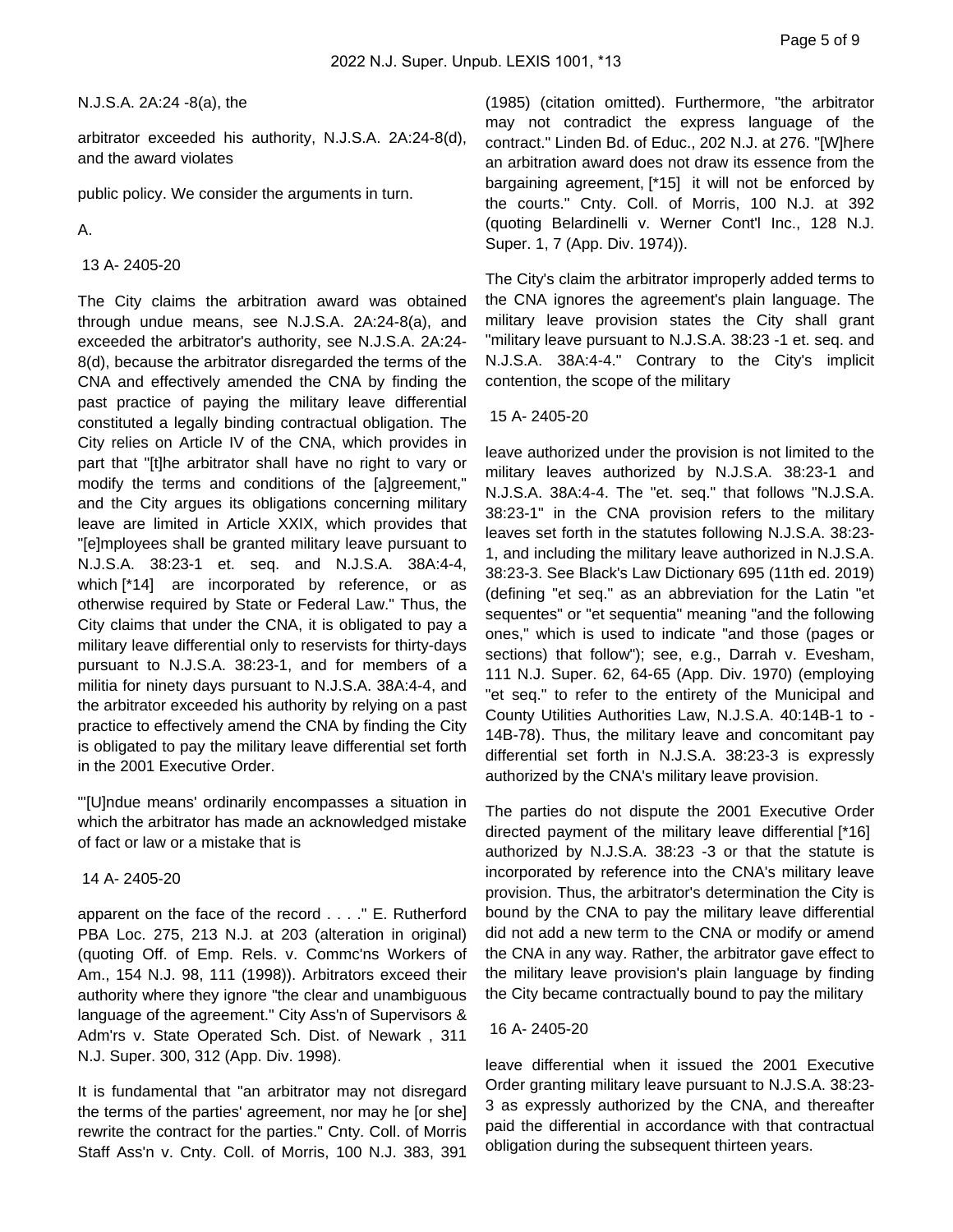We therefore reject the claim the arbitrator exceeded his authority by finding the City had a contractual obligation under the CNA's military leave provision to pay the military leave differential pursuant to N.J.S.A. 38:21 -3. The arbitrator's finding draws its essence from the military leave provision's plain language, County College of Morris, 100 N.J. at 392, authorizing the City's payment of the differential in accordance with N.J.S.A. 38:21-3.

The fact that the arbitrator also noted the City had a long -standing past practice of paying the military [\*17] differential pursuant to N.J.S.A. 38:21 -3, and as authorized by the CNA, does not require a different result. The arbitrator did not rely on the past practice as a means of adding a term to the CNA that otherwise finds no basis in the agreement. As noted, the CNA's military leave provision authorized the City's adoption of the military leave differential embodied in the 2001 Executive Order, which established the contractual obligation the arbitrator determined the City violated. As the court correctly determined, the City offers no basis to conclude the arbitrator's determination is

#### 17 A- 2405-20

not reasonably debatable. See City of Trenton, 205 N.J. at 429. We therefore discern no basis to reverse the court's rejection of the City's claim the arbitration award should be vacated because the arbitrator exceeded his authority, or the award was procured through undue means.

We also reject the City's claim the award was obtained through undue means because the arbitrator found irrelevant former Mayor James's testimony he did not intend the 2001 Executive Order to be binding on his successors. The proffered testimony is clearly irrelevant to the legal issue upon which the arbitrator decided the matter-whether the City was [\*18] contractually bound under the CNA to pay the military leave differential following the 2001 Executive Order. The City makes no showing Mayor James's intentions at the time he issued the 2001 Executive Order have any bearing on the proper determination of the legal issue decided by the arbitrator.

# B.

The City also argues the court erred by confirming the award because it violates public policy. See E. Rutherford PBA Loc. 275, 213 N.J. at 202 (allowing vacatur of arbitration award that violated public policy); see also N.J. Tpk. Auth. v. Loc. 196, 190 N.J. 283, 29394 (2007) (same). The grounds allowing vacatur of an arbitration award on public policy grounds are "narrow[]"

#### 18 A- 2405-20

and "will be met only in rare circumstances." E. Rutherford PBA Loc. 275, 213 N.J. at 202 (quoting Loc. 196, 190 N.J. at 294).

The "first step in determining whether the public policy exception applies-i.e., whether the award violates a 'clear mandate of public policy'-is to define 'public policy.'" Loc. 196, 190 N.J. at 294. "Public policy is ascertained by 'reference to the laws and legal precedents and not from general considerations of supposed public interests.'" E. Rutherford PBA Loc. 275, 213 N.J. at 202-03 (quoting Weiss v. Carpenter, Bennett & Morrissey, 143 N.J. 420, 434-35 (1996)). Put differently, "for purposes of judicial review of labor arbitration awards, public policy sufficient to vacate an award must be embodied in legislative enactments, administrative regulations, or [\*19] legal precedents, rather than based on amorphous considerations of the common weal." Loc. 196, 190 N.J. at 295.

Where, as here, a party argues an arbitration award should be vacated on public policy grounds, we apply the "deferential 'reasonably debatable' standard." E. Rutherford PBA Loc. 275, 213 N.J. at 203. As a result, "[i]f the correctness of the award, including its resolution of the public-policy question, is reasonably debatable, judicial intervention is unwarranted." Ibid. (alteration in original) (quoting Weiss, 143 N.J. at 443). Thus, a court may not properly

### 19 A- 2405-20

vacate an award where the arbitrator "has identified, defined, and attempted to vindicate the pertinent public policy . . . merely because of disagreements with arbitral fact findings or because the arbitrator's application of the public policy - principles to the underlying facts is imperfect." Ibid. (quoting Weiss, 143 N.J. at 443).

The City argues the arbitrator's decision violates public policy because the payment of "[m]ilitary leave differential . . . beyond the statutory limits" provides the Union with "more than . . . it bargained for in the[] CNA," and it results in a "severe fiscal impact on the" City's citizens. The City claims that any requirement it pay the differential violates the public [\*20] policy embodied in N.J.S.A. 38:23-1, which authorizes payment of full pay for up to thirty days for a municipal employee who is on a leave of absence serving "as a member of a reserve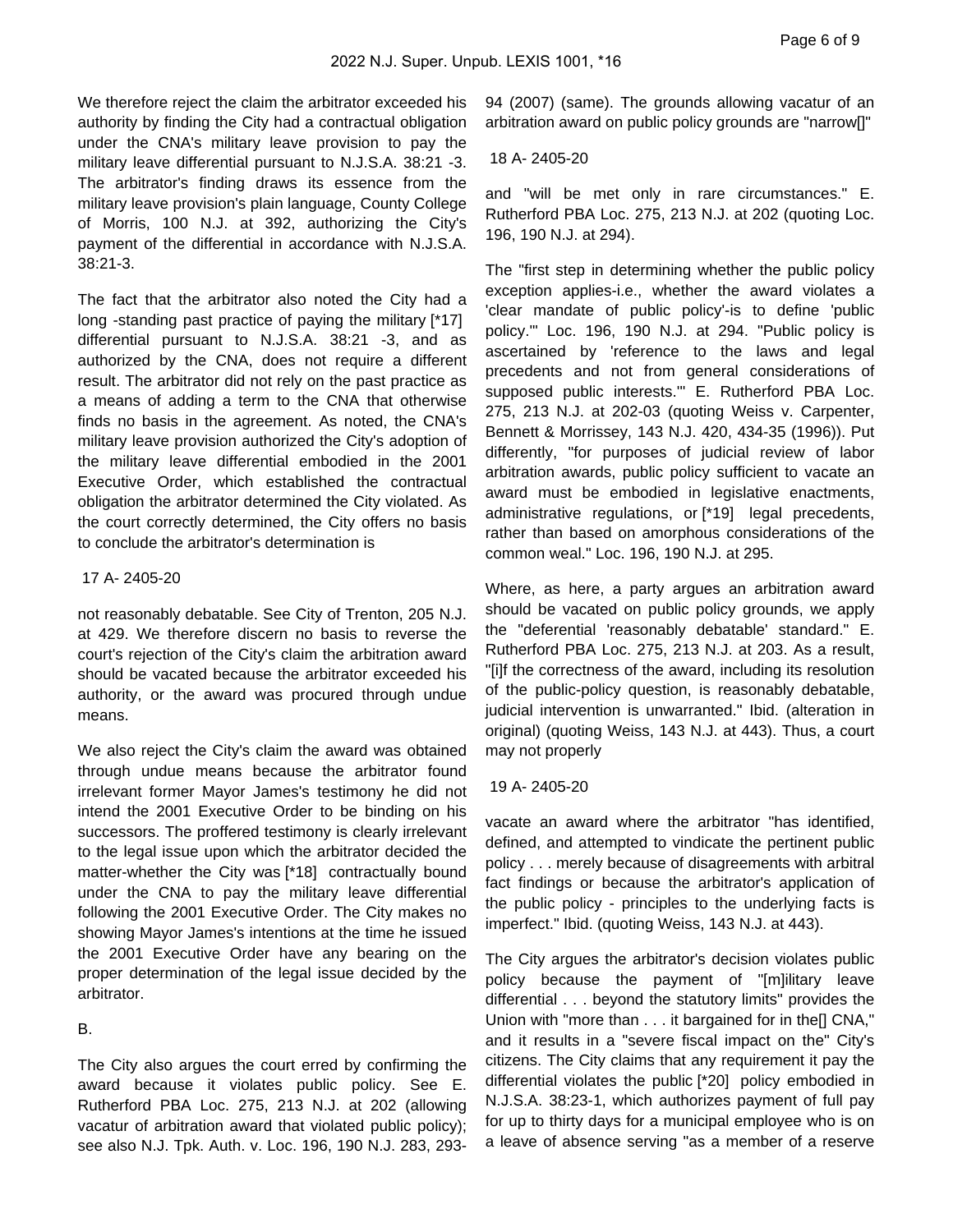component of the Armed Forces of the United States," and in N.J.S.A. 38A:4-4, which authorizes payment of full pay for up to ninety days for a municipal employee serving as "a member of the organized militia." The City contends the arbitrator's award requiring payment of the military leave differential in excess of the minimum requirements in those statutes violates public policy by making discretionary payments mandatory.

#### 20 A- 2405-20

The City's claim the arbitrator's award violates public policy is not grounded in any law or legal precedent, see Local 196, 190 N.J. at 294, and the City's payment of the military leave differential under the 2001 Executive Order does not exceed any statutory limits. As we have explained, payment of the military leave differential is expressly authorized by N.J.S.A. 38:23-3, which provides that a municipality may pay in "its discretion the whole or a part of the salaries or compensation of their employees . . . during the time they are engaged in a branch of the military or naval service of the national government or of this state." [\*21] This statutory expression of public policy authorized the City's decision, embodied in the 2001 Executive Order and followed for over thirteen years, to pay the military leave differential authorized in N.J.S.A. 38:23 -3.

Contrary to the City's claim, the arbitrator also did not violate public policy by mandating payment of the military leave differential or by ordering the City to do so. The arbitrator determined only that the City's decision to make military leave differential payments constituted a legally binding contractual obligation assumed by the City in accordance with the military leave provision of the CNA. The arbitrator's award merely gave legal effect to the City's contractual obligation to pay the military differential under N.J.S.A. 38:23 -3 in

# 21 A- 2405-20

accordance with the CNA. The City points to no public policy that is violated

by those determinations. Loc. 196, 190 N.J. at 294.

We are also not persuaded by the City's more generic claim that the

arbitration award violates public policy because of its adverse financial impact.

As noted, generally stated "considerations of supposed public interests" do not

support vacatur on public policy grounds. E. Rutherford PBA Loc. 275, 213

N.J. at 202-03 (quoting Weiss, 143 N.J. at 443).

The Court [\*22] has found the fact an arbitration award may be "financially

burdensome," without more, is not a basis for vacatur; "an arbitration award's

imposition of a make-whole financial damages remedynot expressly

contractually or statutorily prohibited-for a contract violation does not, in and

of itself, justify the vacation of the award." Id. at 206-07. The Court has

explained:

If the imposition of an asserted "financially burdensome" damages remedy were to become a determinative factor when reviewing an arbitration award, the losing party in an arbitration imposing financial damages would almost invariably seek vacation of the award. The deferential standard of review is intended, in part, to deter such litigation.

[Id. at 207.]

22 A- 2405-20

We recognize an arbitrator's consideration of the fiscal impact of an award on a public entity may be properly considered "in fashioning an appropriat e remedy." S. Plainfield Bd. of Educ. v. Plainfield Educ. Ass'n ex rel. English, 320 N.J. Super. 281, 291 (App. Div. 1999). However, the City does not point to any requirement that an arbitrator consider the fiscal impact of an award when determining the merits of the underlying grievance. Thus, we reject the City's claim the arbitrator violated public policy by failing to consider the fiscal impact [\*23] of the military leave differential in its determination the City is contractually obligated to pay the differential.

We also reject the City's argument the arbitrator failed to consider the fiscal impact of the payments he ordered the City make to seven firefighters who were entitled to the military leave differential. The City did not make the argument to the arbitrator in the first instance. By failing to do so, the City waived its right to assert it for the first time in its challenge to the award. See Loc. 196, 190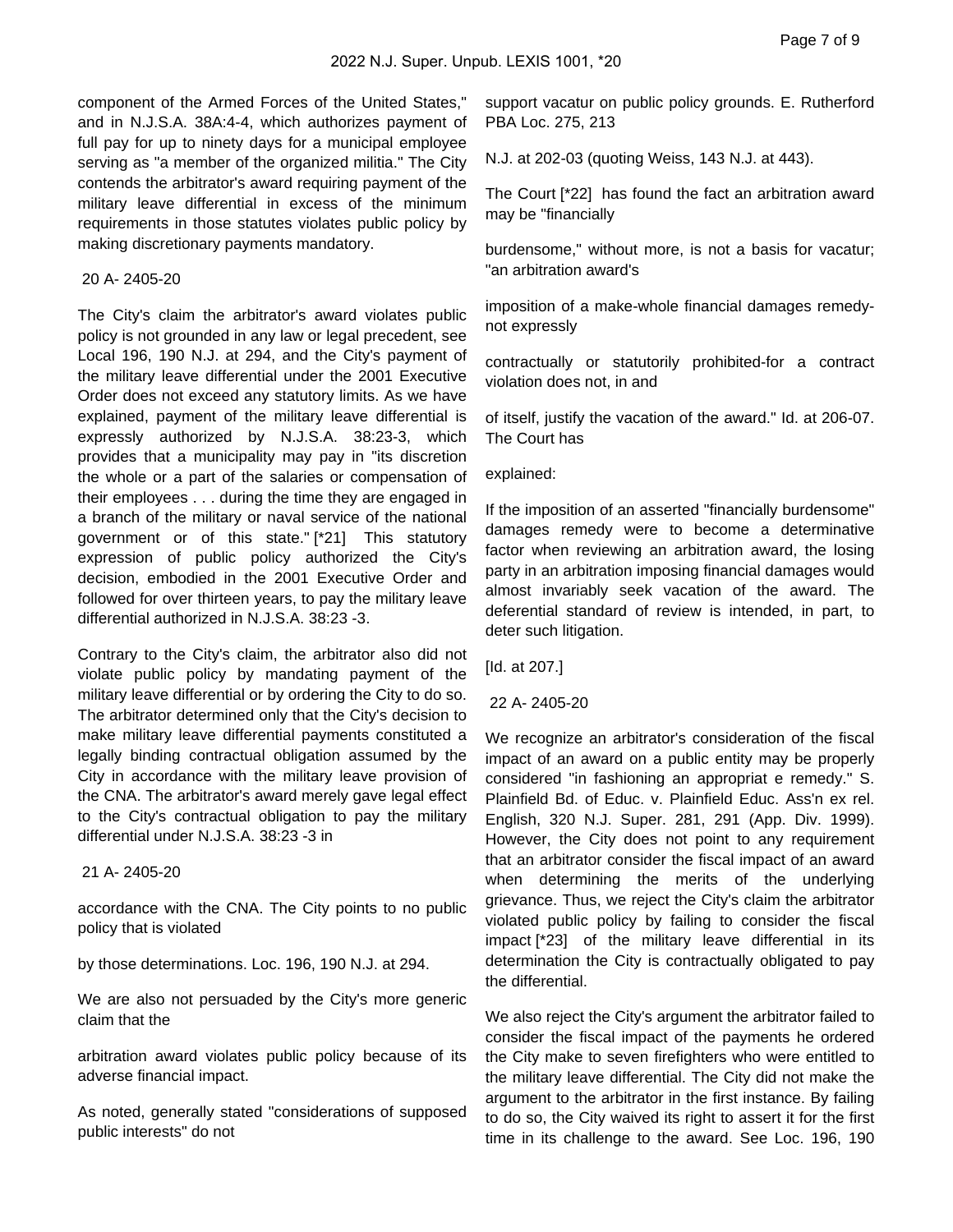N.J. at 292 ("[A]rbitration is 'meant to be a substitute for and not a springboard for litigation.'" (quoting Loc. No. 153, Off. & Pro. Emps. Int'l Union v. Tr. Co. of N.J., 105 N.J. 442, 449 (1987))); E. Rutherford PBA Loc. 275, 213 N.J. at 209 ("Arbitration simply is not a mere gateway to the courthouse. The resolution of arbitrated disputes should ordinarily end with the

## 23 A- 2405-20

conclusion of the arbitration."). Moreover, the City's failure to raise the issue during the arbitration proceeding necessarily means it failed to present evidence concerning its newly minted claim of fiscal impact such that the arbitrator could have properly considered the issue, even in the determination of a remedy. See S. Plainfield Bd. of Educ., 320 N.J. Super. at 293-94.

In sum, the City fails to demonstrate the arbitration award contravenes any clearly stated public policy, [\*24] and the applicable statutes incorporated by reference in the CNA expressly authorized the City's decision to pay, and practice of paying, the military leave differential to which the arbitrator gave proper legal effect. The City's attempt to seek refuge in a belated claim the award violates public policy by imposing a fiscal impact is unsupported by the applicable legal principles and otherwise fails because it was not raised during the arbitration and finds no support in the evidence.

# C.

The City also argues the arbitration award should have been vacated because it violates the Faulkner Act, N.J.S.A. 40:69A-1 to -210. More particularly, the City claims the arbitrator's finding "[t]he Mayor cannot unilaterally abolish the [military leave] differential" usurps Mayor Baraka's

### 24 A- 2405-20

authority under the Faulkner Act, and the arbitrator erred by requiring negotiations over the City's putative recission of the military leave differential.

The City's argument attempts to elevate a mayor's executive orders into governmental fiats that have no legal effect beyond that which a mayor chooses to give them. The City does not cite to any provision of the Faulkner Act either establishing such a broad [\*25] grant of authority or prohibiting enforcement of a binding and enforceable contractual obligation simply because its genesis was the issuance of an executive order. Although it argues the arbitration award violated the Faulkner Act by requiring that it negotiate over any change in the payment of the military leave differential, the City cites no legal authority supporting its claim. Stated differently, the City points to no provision of the Faulkner Act that permits a mayor to abandon a contractual obligation through the rescission of the executive order that established the obligation, in accordance with a collective negotiations agreement, in the first instance.

The City also does not identify which, if any, of the statutory grounds under N.J.S.A. 2A:24-8 for vacatur of an arbitration award upon which it relies in support of its argument. To the extent we may broadly read the City's argument as a claim the arbitration award's purported interference with the mayor's authority constitutes a "rare circumstance[]" providing a basis for

## 25 A- 2405-20

vacatur under the "narrow[] . . . public policy exception," Local 196, 190 N.J. at 294 (quoting Tretina Printing, Inc. v. Fitzpatrick & Associates, 135 N.J. 349, 364 (1994)), the City makes no showing the "award implicates 'a clear mandate of [\*26] public policy,'" ibid. (quoting Weiss, 143 N.J. at 443). As noted, the City cites solely to the Faulkner Act as being violated by the arbitrator's award, but it fails to identify a single provision of the statute that is contravened by the award.

The City vaguely argues the arbitration award usurps the mayor's authority by requiring negotiations over a change in the payment of the military leave differential. However, the arbitrator's determination is wholly consistent with the public policy, found in applicable legal precedent, requiring that public employers negotiate with collective negotiations representatives over subjects that are deemed mandatorily negotiable. See Robbinsville Twp. Bd. of Educ. v. Washington Twp. Educ. Ass'n, 227 N.J. 192, 198 (2016) (explaining "the scope of public employment negotiation is divided . . . into two categories . . . comprised of mandatorily negotiable subjects and non-negotiable matters of government policy").

Our Supreme Court has explained that a subject is mandatorily negotiable where the following conditions are satisfied: "(1) the item intimately and

### 26 A- 2405-20

directly affects the work and welfare of public